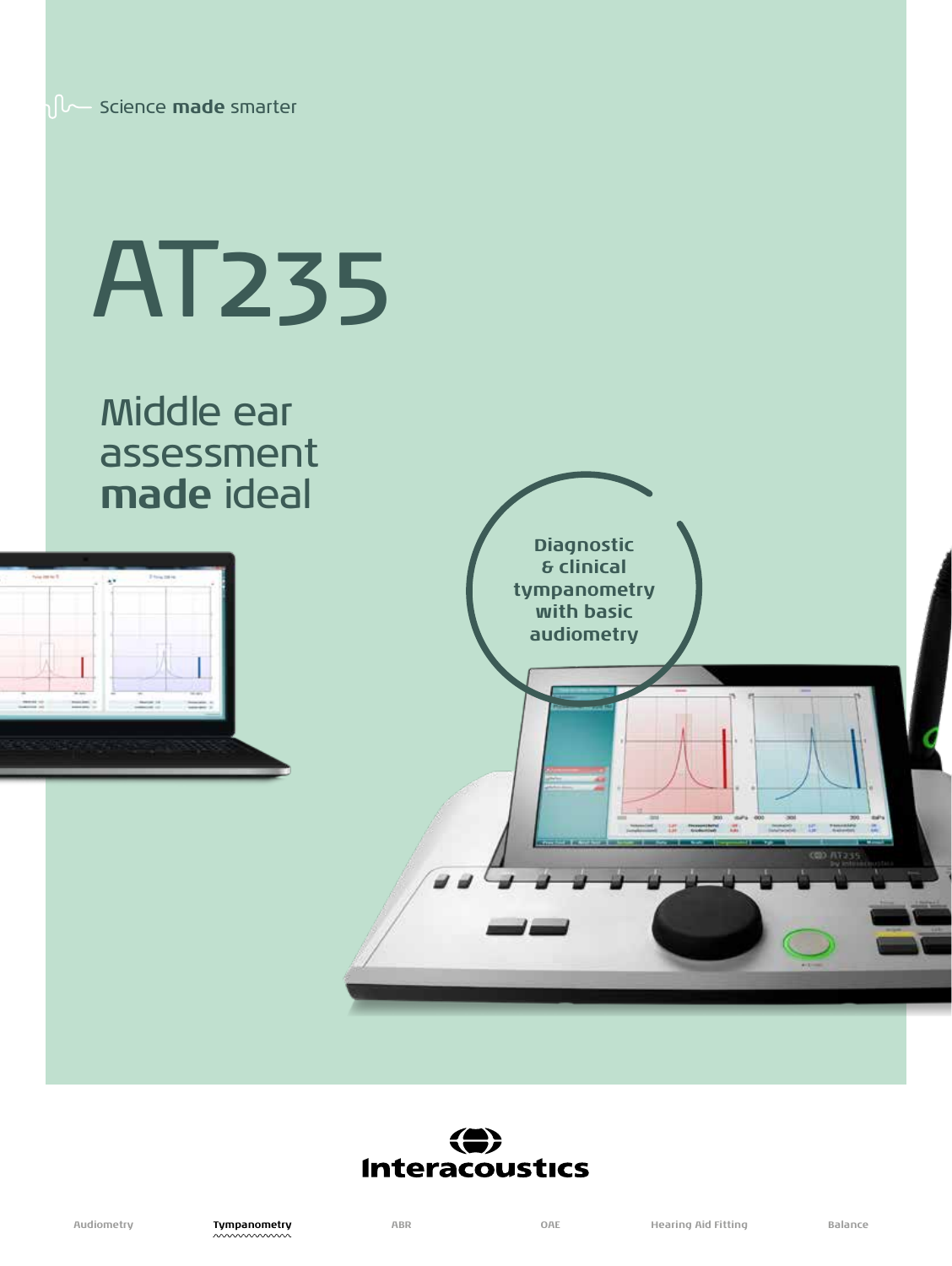### User friendly & reliable middle ear analyzer

**Flexible use & mounting. User friendly & reliable**



Tympanogram and reflex test results displayed simultaneously



Visual child distraction

**The AT235 is an automatic middle ear analyzer ideal for diagnostic and screening evaluations.** 

### **Test batteries**

Test batteries of the AT235 include standard tympanometry, ispsilateral and contralateral acoustic reflex, reflex decay, intact TM eustachian tube test, as well as air conduction audiometry including automated test function.

The AT235h, the extended version of the AT235, also includes high frequency probe tones to optimize testing of infants, manual tympanometry, reflex latency and two additional ETF tests (perforated TM and patulous).

A basic air conduction pure tone audiometry function with an Auto HL feature is included. All that is required is the purchase of an optional headset and patient response button APS3.

### **Flexible use and mounting**

Ergonomically designed and user friendly, the AT235 can be used as a desk unit, wall-mounted unit, or portable instrument. An innovative wall mount system offers space saving options.

AT235 is the optimum solution if traveling between sites:

- The AT235 can hold up to 500 clients and 50,000 sessions that, in combination with the optional SYNC mode, can be used to synchronize with the Interacoustics database OtoAccess™ or NOAH when returning to your office
- A printer can be connected directly to the AT235 eliminating the need for a PC
- Optional carrying case

### **Child distraction**

To help distract children while obtaining the tympanogram and reflex measures, the AT235 can present a train moving across the lower part of the screen.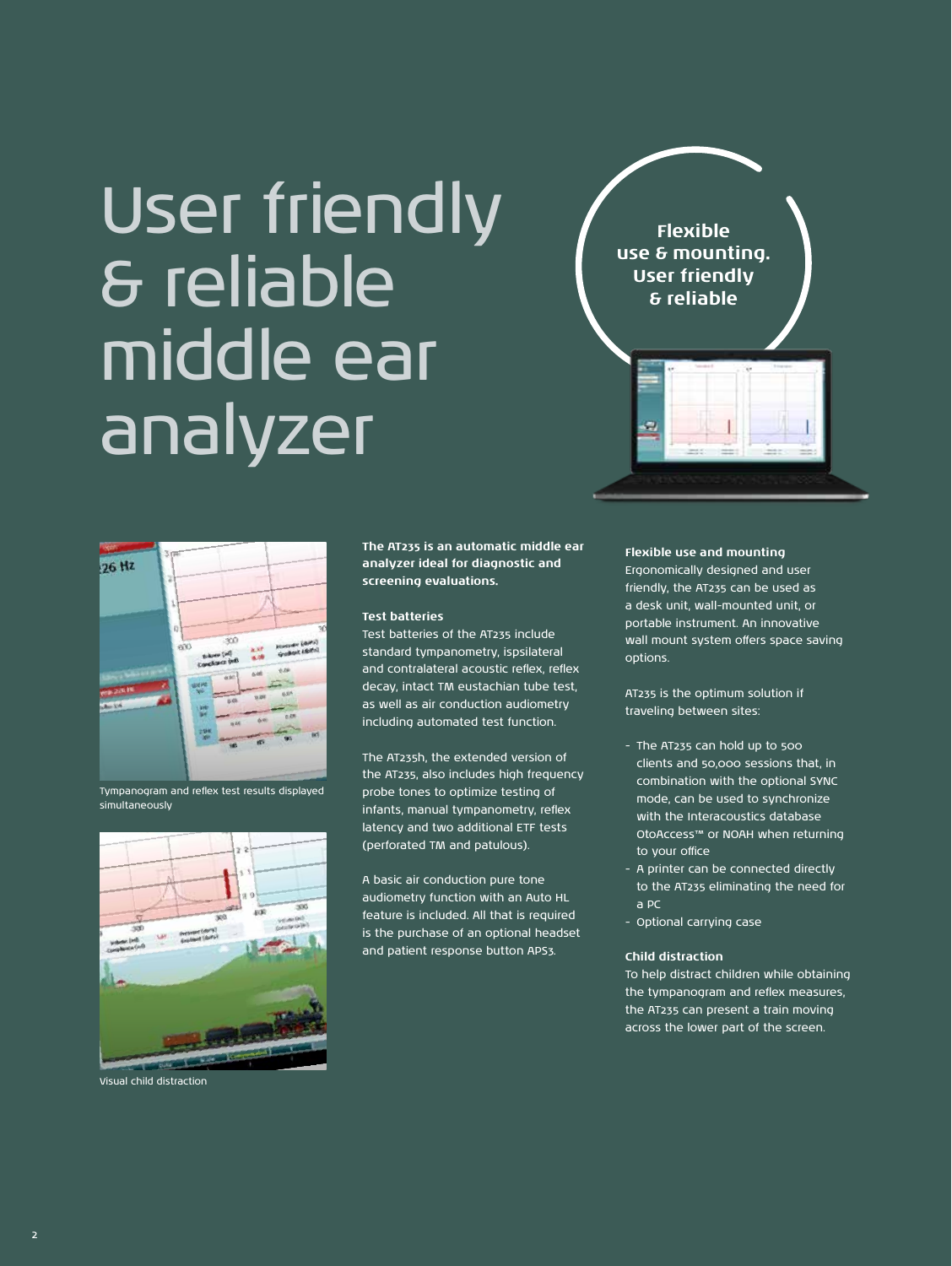| Test                                           | AT235 | AT235h |
|------------------------------------------------|-------|--------|
| Tymp 226Hz                                     | x     | x      |
| Tymp 678, 800 & 1000Hz                         |       | x      |
| Manual tympanometry                            |       | x      |
| Reflex Ipsilateral                             | x     | x      |
| Reflex Contralateral                           | x     | x      |
| ETF 1 test non-perforated<br>tympanic membrane | x     | x      |
| ETF 2 test perforated<br>tympanic membrane     |       | x      |
| ETF 3 patulous tympanic<br>membrane            |       | x      |
| Reflex Decay                                   | x     | x      |
| Reflex Latency                                 |       | x      |
| Pure tone audiometry                           | x     | x      |
| Modified Hughson-Westlake<br>audiometry test   | x     | x      |

AT235h is the extended version that offers high frequency probe tones (678, 800 and 1000Hz), manual tympanometry, reflex latency and the additional Eustachian tube test patulous

**Tympanometry & basic audiometry in one powerful Extended version** 

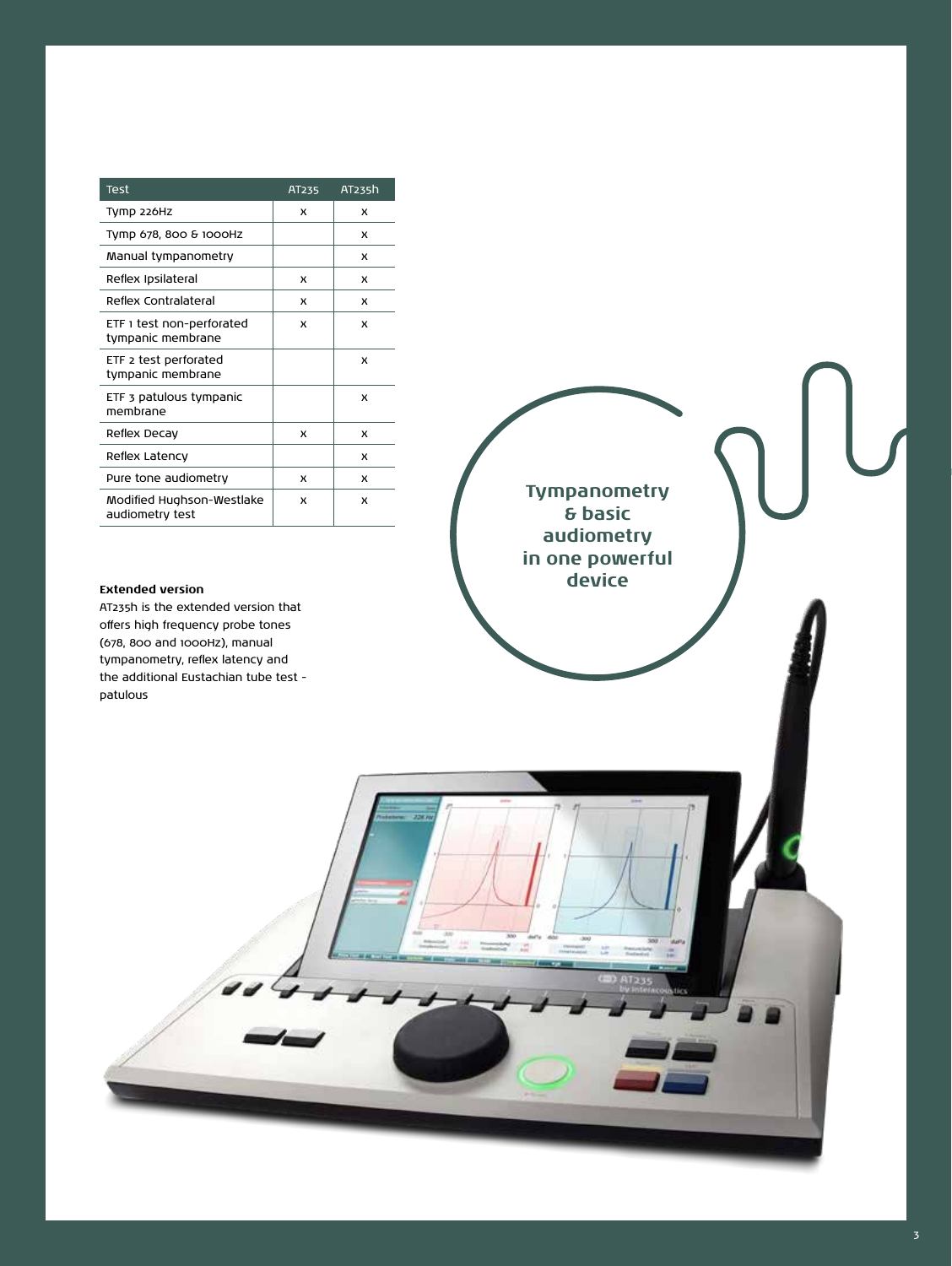### User friendliness brought to the next level

| Color: | Probe: | Status:                                                                   |  |
|--------|--------|---------------------------------------------------------------------------|--|
| Red    |        | Right ear is<br>selected. Probe is<br>out of the ear                      |  |
| Blue   |        | Left ear is se-<br>lected Probe is<br>out of the ear.                     |  |
| Green  |        | Probe is in the<br>ear and a seal is<br>maintained                        |  |
| Vellow |        | Probe is in<br>the ear and is<br>blocked, leaking<br>or too noisy.        |  |
| White  |        | The probe<br>has just been<br>attached Probe<br>status is yet<br>unknown. |  |

Probe status displayed on probe / shoulder box

**Customizable protocols**

**Dedicated probe systems** The AT235 includes a clinical probe

system to fit your needs.

The available diagnostic probe is handheld and ideal for quick tymps and a screening reflex.

The standard clinical probe is ideal for more lengthy exams where stability is important and noise from rattling should be avoided.

You can choose to have both probe systems included with your AT235. It is quick and easy to change between the two probe systems. The clinical probe shoulderbox can be placed on the client by using the optional headband, clips or key hanger.

Probe status is displayed on the probe shoulderbox for both probe systems which enables you to keep focus on the client. The probe has a button for remote change of ears – this also applies to both probe systems.

Both probe systems are very easy to take apart for cleaning.

### **Customizable protocols to meet specific client types**

AT235 offers the possibility to create user-defined test protocols by combining different tests from the test battery into one test flow. For instance you can create a simple screening procedure and a more indepth evaluation. Avoid wasting time with different client types as each test protocol can have separate test limits to meet the need of a specific client types.

### **Great overview of test results**

The 10" adjustable display provides a great overview of the measurements where several test results can be seen on the same screen. The image is sharp and clear. The screen can be tipped and adjusted to avoid light reflection on the screen.

The built-in HDMI output makes it possible to show the screen on a projector or TV. This may be relevant in counseling sessions to help the client get a better understanding of the test results. It is also ideal for educational purposes, as students can easily follow the test results when displayed on a larger screen.

### **Reduced number of buttons**

Few dedicated buttons on the AT235 make it easy to navigate between various functions. Function buttons with changing help texts on the screen guide you to navigate efficiently.

Diagnostic probe Clinical probe Clinical probe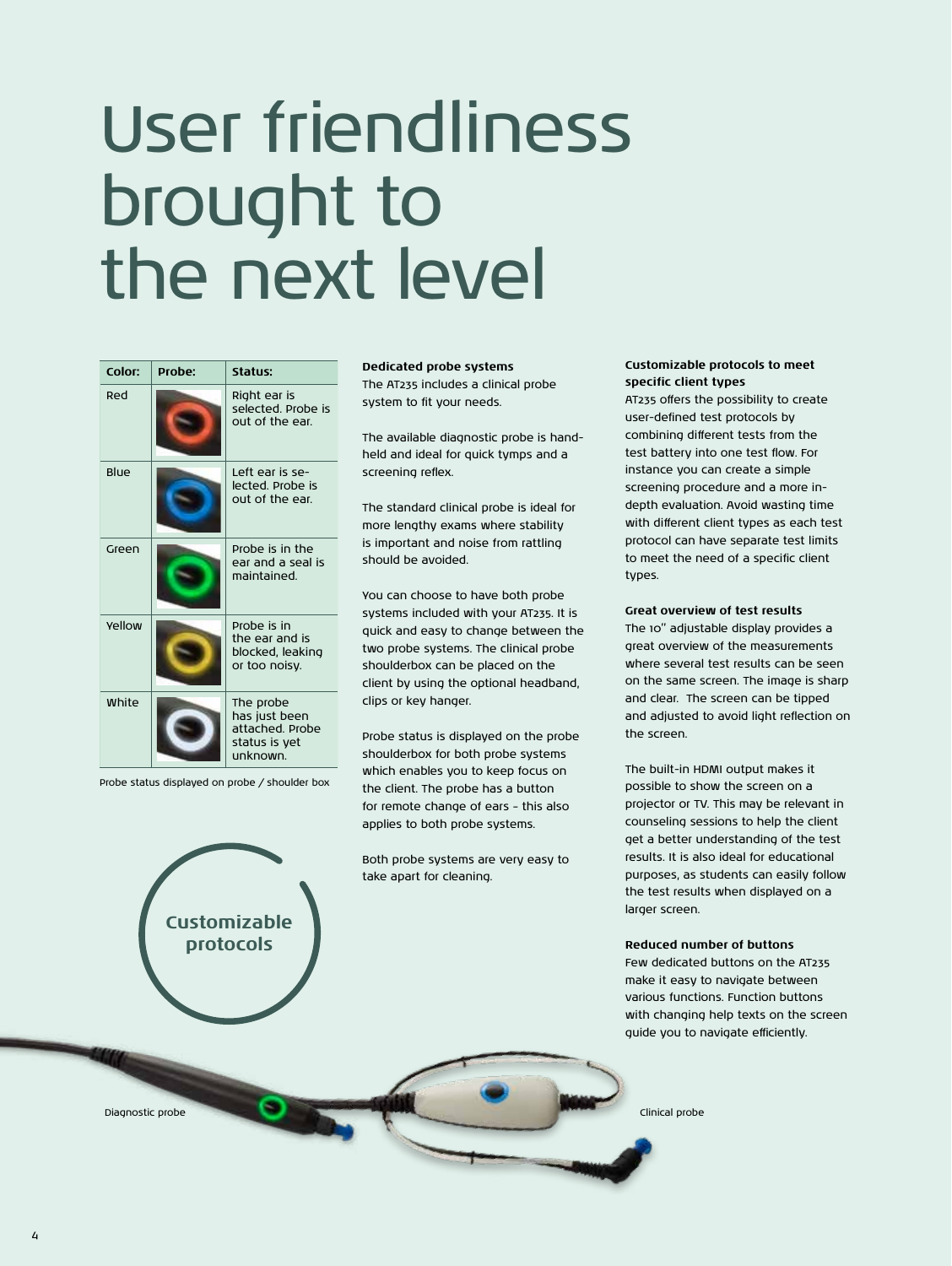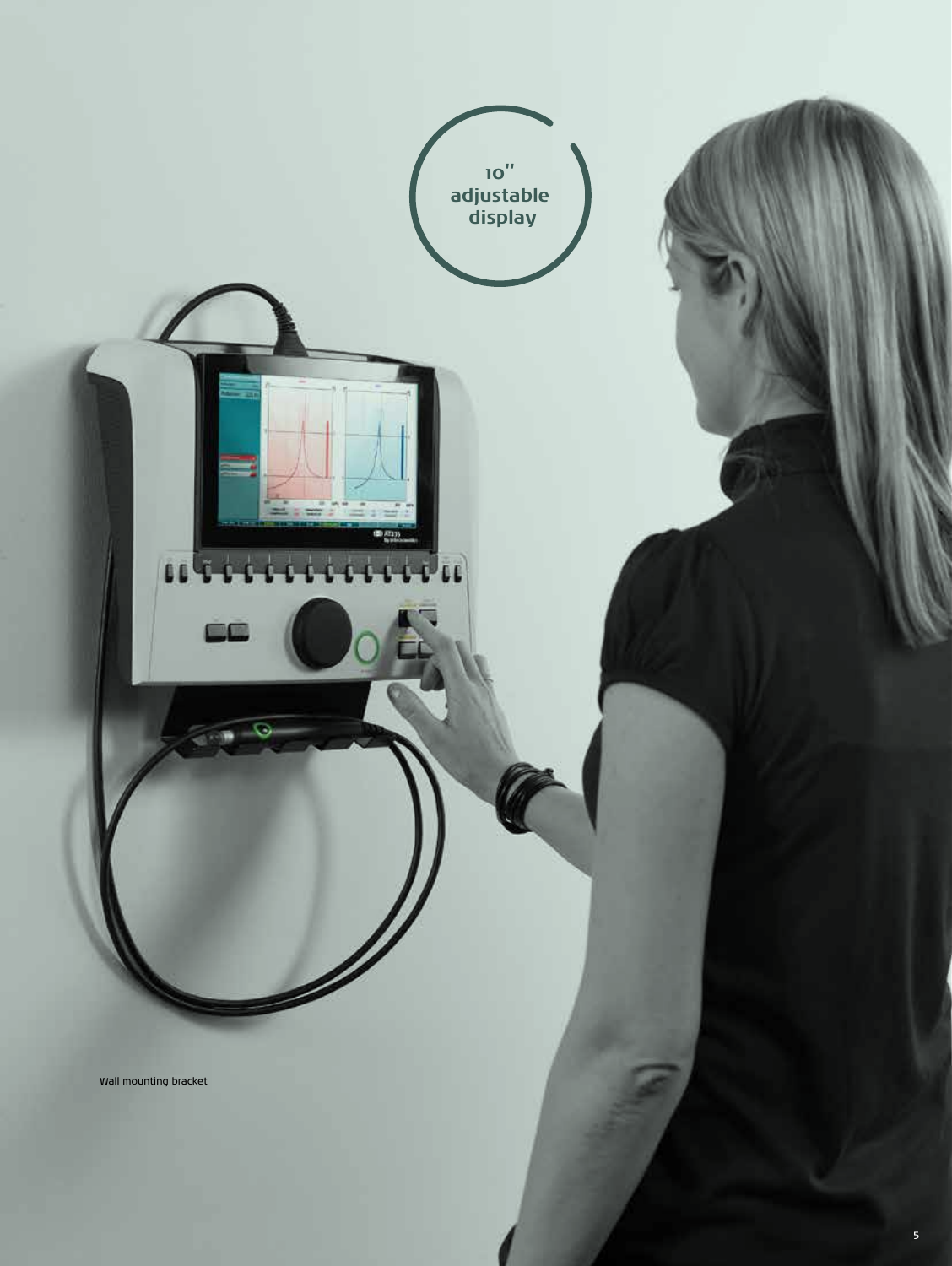**Direct printout from the AT235 or via customizable templates in the Diagnostic Suite software. Save in NOAH or the Interacoustics OtoAccess™ database.** 

## PC Integration Printing Language options



Printout via Diagnostic Suite software and the Print Wizard.





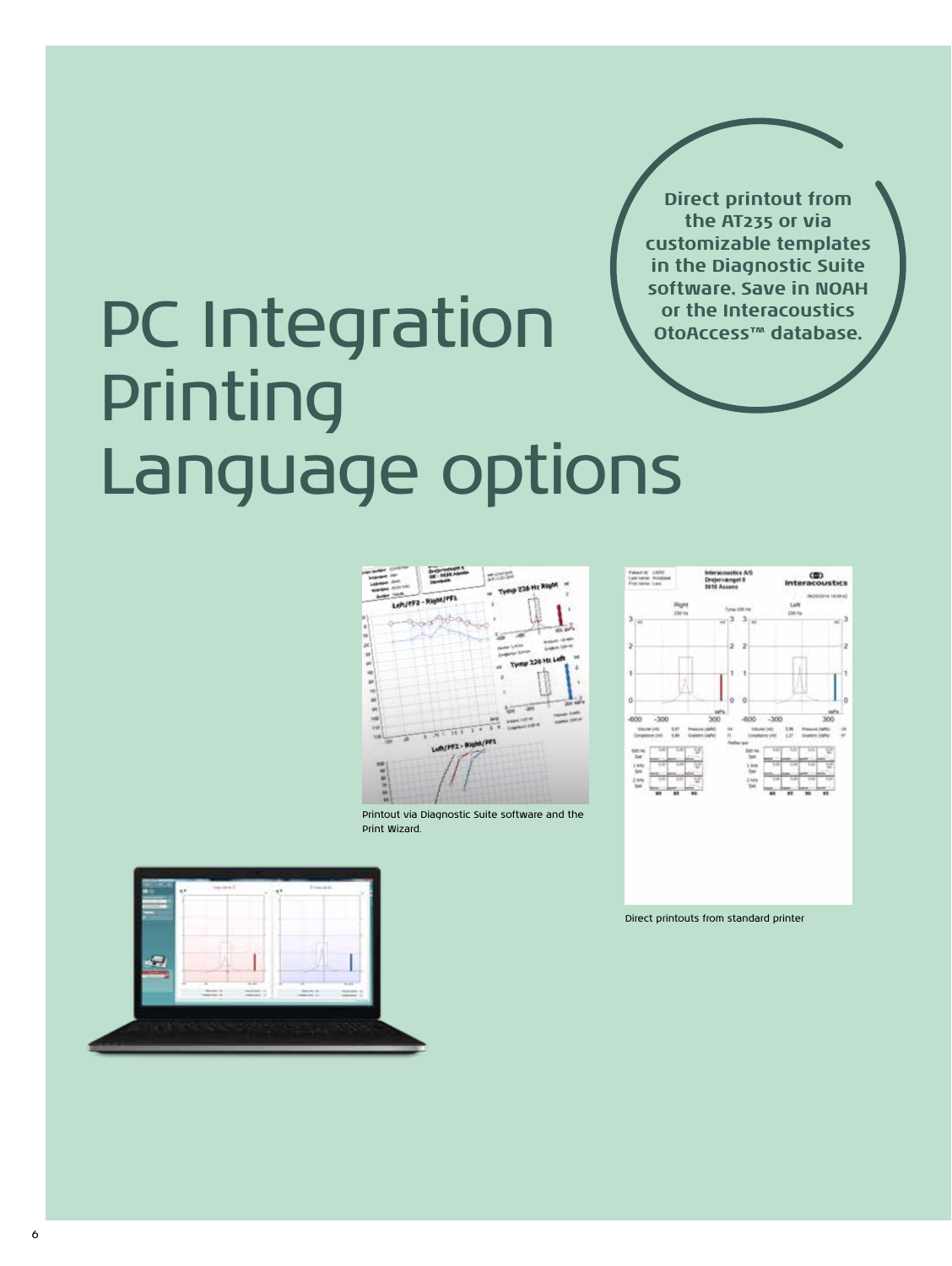**Design your own reports. Interacoustics software suites include a common embedded Print Wizard. This is a flexible tool that supports reporting requirements for streamlining workflow.**

### **Printing options**

You can print directly from the AT235 to a small 3" printer or a standard printer. If the data is downloaded to the Interacoustics OtoAccess™ database or NOAH, customized printouts may be generated through the PC.



Direct printout from 3" printer

### **Combined printing and reporting**

The Print Wizard combines audiometric, impedance and fitting data for full client reporting.

Unlimited customizable templates are useful alternative templates for different test applications.

- Retrieve client demographics from OtoAccess™ and NOAH
- Merge audiometric and impedance test data onto a single page
- Text field for session observations and conclusions
- Insert bitmaps, such as clinic logos
- Individual session dates
- Highly configurable symbols for quick reference